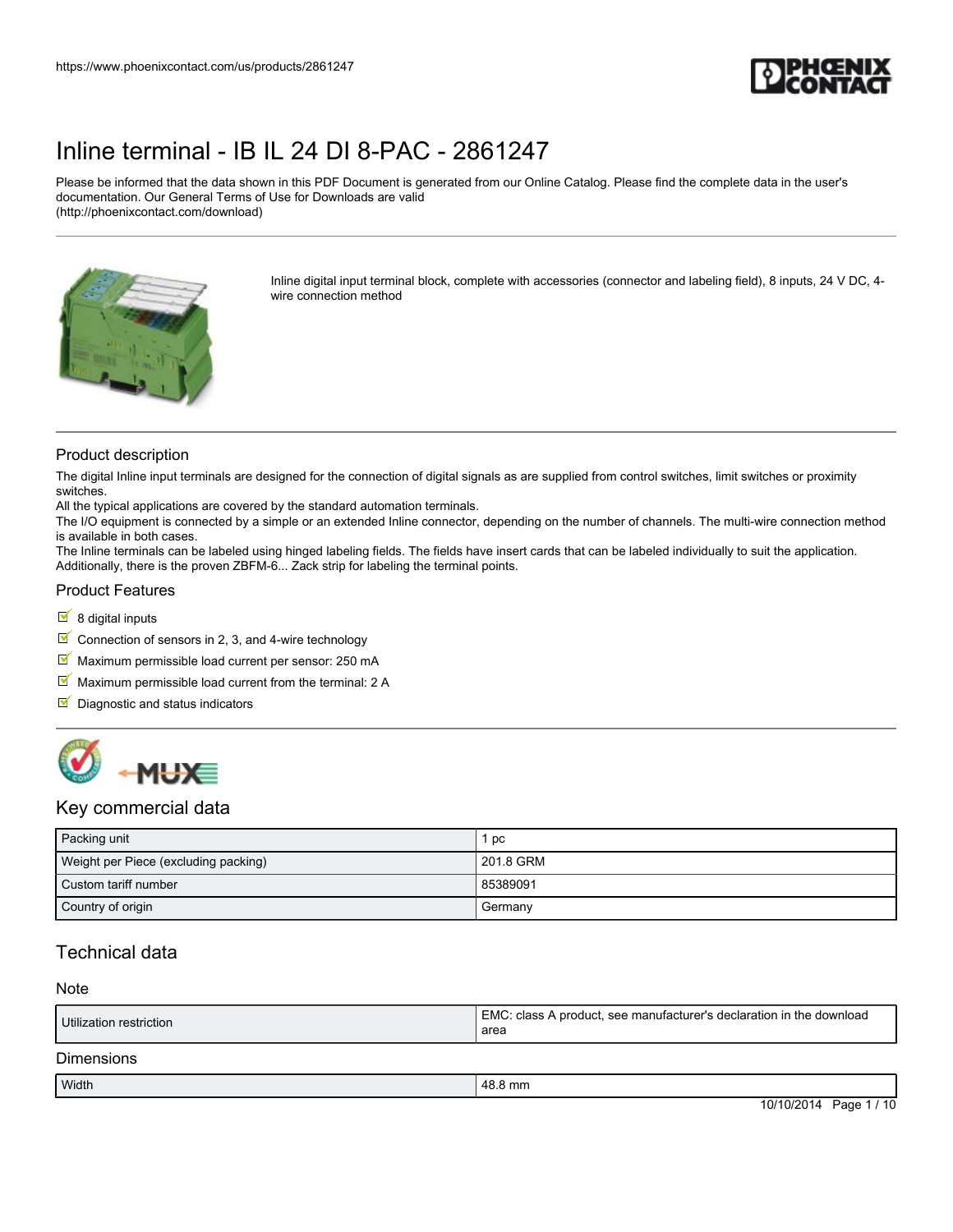

# Technical data

#### Dimensions

| Height             | $119.8 \text{ mm}$ |
|--------------------|--------------------|
| Depth              | 71.5 mm            |
| Note on dimensions | Housing dimensions |

#### Ambient conditions

| Ambient temperature (operation)          | $-25 °C$ 55 °C                                 |
|------------------------------------------|------------------------------------------------|
| Ambient temperature (storage/transport)  | $-25 °C$ 85 °C                                 |
| Permissible humidity (operation)         | 10 %  95 % (according to DIN EN 61131-2)       |
| Permissible humidity (storage/transport) | 10 %  95 % (according to DIN EN 61131-2)       |
| Air pressure (operation)                 | 70 kPa  106 kPa (up to 3000 m above sea level) |
| Air pressure (storage/transport)         | 70 kPa  106 kPa (up to 3000 m above sea level) |
| Degree of protection                     | IP20                                           |

#### General

| Weight                        | 118 <sub>g</sub>                                                                                                                        |
|-------------------------------|-----------------------------------------------------------------------------------------------------------------------------------------|
| Note on weight specifications | Without plug                                                                                                                            |
| Mounting type                 | DIN rail                                                                                                                                |
| <b>Protection class</b>       | III, IEC 61140, EN 61140, VDE 0140-1                                                                                                    |
| Test section                  | 5 V supply, incoming remote bus/7.5 V supply (bus logics) 500 V AC 50 Hz<br>1 min                                                       |
|                               | 5 V supply, outgoing remote bus/7.5 V supply (bus logics) 500 V AC 50 Hz<br>1 min                                                       |
|                               | 7.5 V supply (bus logics)/24 V supply (I/O) 500 V AC 50 Hz 1 min                                                                        |
|                               | 24 V supply (I/O) / functional earth ground 500 V AC 50 Hz 1 min                                                                        |
| Diagnostics messages          | Short-circuit / overload of the digital outputs Error message in diagnostics<br>code (bus) and display by means of the LED on the motor |

#### Interfaces

| Fieldbus system    | Lokalbus           |
|--------------------|--------------------|
| Designation        | Inline local bus   |
| Connection method  | Inline data jumper |
| Transmission speed | 500 kBit/s         |

### Power supply for module electronics

| Supply voltage         | 24 V DC (via voltage jumper)                                    |
|------------------------|-----------------------------------------------------------------|
| Supply voltage range   | 19.2 V DC  30 V DC (including all tolerances, including ripple) |
| Supply current         | 50 mA                                                           |
| Communications power U | 7.5 V (via voltage jumper)                                      |
| Current consumption    | max. 50 mA (from the local bus)                                 |

Inline potentials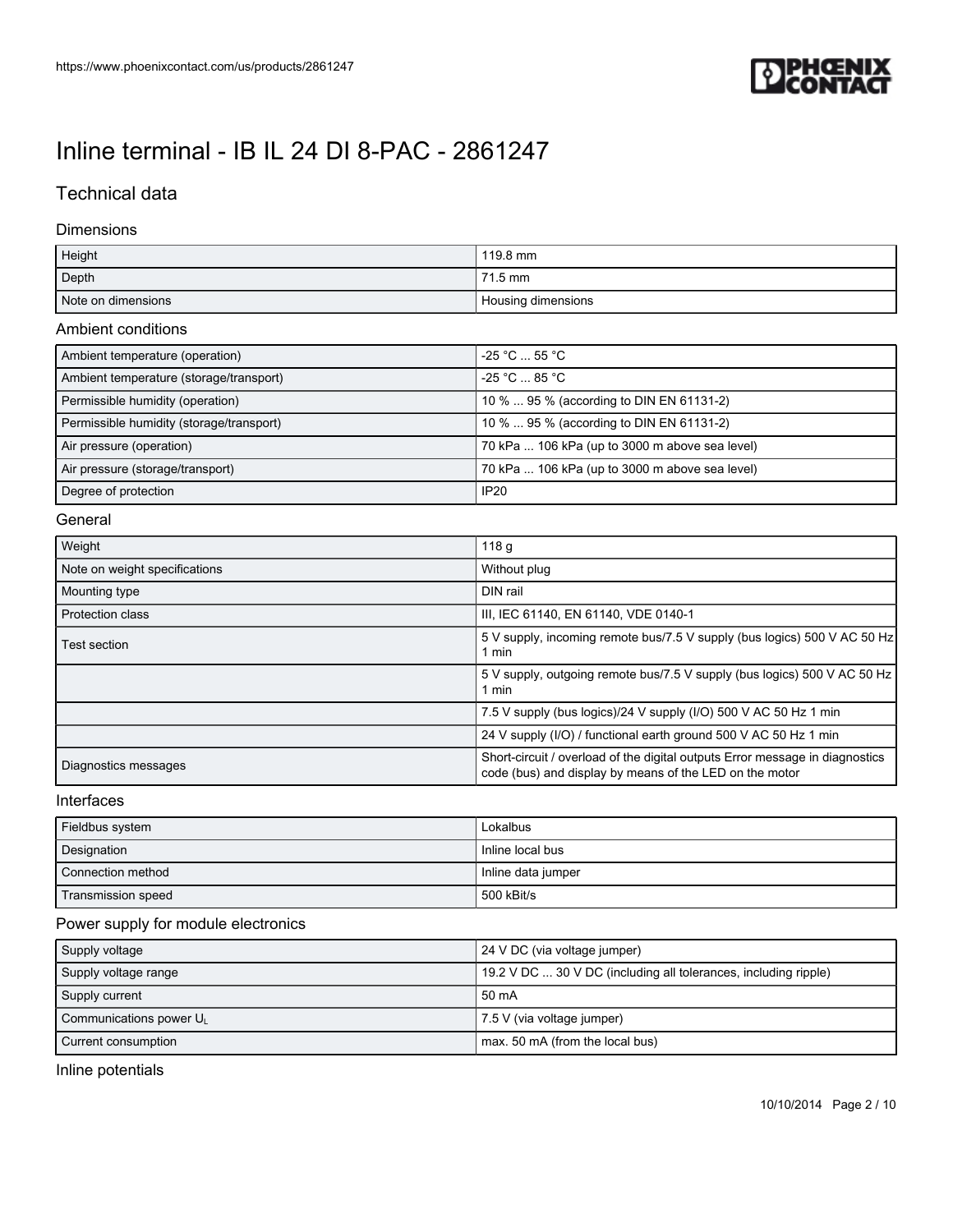

# Technical data

### Inline potentials

| Communications power U                  | 7.5 V DC (via voltage jumper) |
|-----------------------------------------|-------------------------------|
| Current consumption from U <sub>1</sub> | max. 50 mA                    |
| Main circuit supply $U_M$               | 24 V DC                       |
| Current consumption from $U_M$          | max, 8 A DC                   |
| Segment supply voltage $U_{\rm s}$      | 24 V DC (nominal value)       |
| Current consumption from $U_s$          | max. 2 A                      |

### Digital inputs

| Input name                     | Digital inputs                        |
|--------------------------------|---------------------------------------|
| Connection method              | Spring-cage connection                |
|                                | 2, 3, 4-wire                          |
| Number of inputs               | 8 (EN 61131-2 type 1)                 |
| Typical response time          | $< 1$ ms                              |
| Protective circuit             | Short-circuit and overload protection |
| Input voltage                  | 24 V DC (via voltage jumper)          |
| Input voltage range "0" signal | $-3$ V DC $$ 5 V DC                   |
| Input voltage range "1" signal | 15 V DC  30 V DC                      |

# **Classifications**

### eCl@ss

| eCl@ss 4.0 | 27250302 |
|------------|----------|
| eCl@ss 4.1 | 27250302 |
| eCl@ss 5.0 | 27250302 |
| eCl@ss 5.1 | 27242604 |
| eCl@ss 6.0 | 27242604 |
| eCl@ss 7.0 | 27242604 |
| eCl@ss 8.0 | 27242604 |

### ETIM

| ETIM 2.0        | EC001430 |
|-----------------|----------|
| ETIM 3.0        | EC001599 |
| <b>ETIM 4.0</b> | EC001599 |
| ETIM 5.0        | EC001599 |

## UNSPSC

| UNSPSC 6.01   | 43172015 |
|---------------|----------|
| UNSPSC 7.0901 | 43201404 |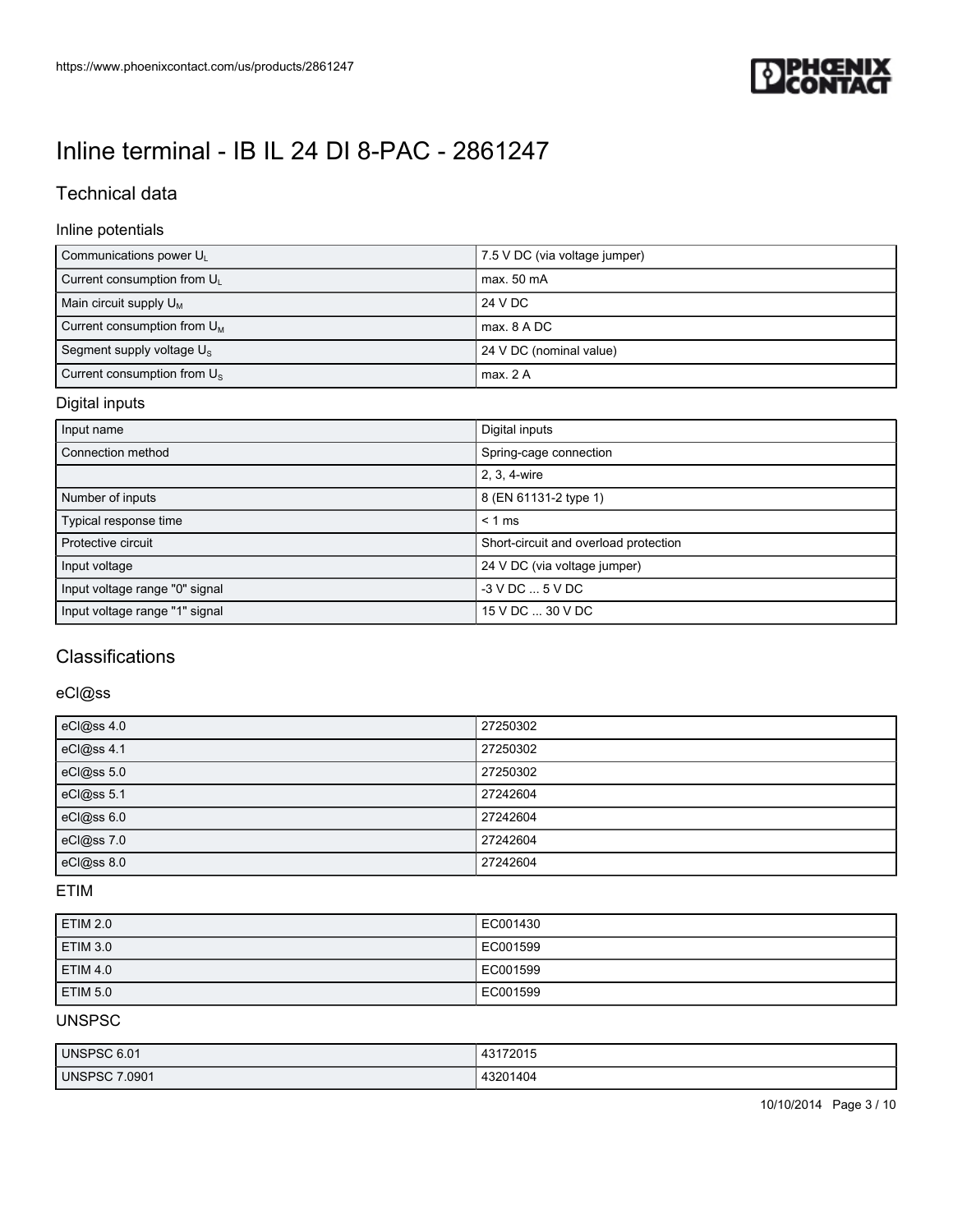

## **Classifications**

#### UNSPSC

| <b>UNSPSC 11</b>    | 43172015 |
|---------------------|----------|
| <b>UNSPSC 12.01</b> | 43201404 |
| UNSPSC 13.2         | 43201404 |

## Approvals

#### Approvals

#### Approvals

UL Recognized / cUL Recognized / GOST / LR / GL / BV / DNV / ABS / RINA / GL-SW / BSH / UL Recognized / cUL Recognized / GOST / LR / GL / BV / DNV / ABS / RINA / GL-SW / BSH / cULus Recognized / GL

#### Ex Approvals

UL Listed / cUL Listed / UL Listed / cUL Listed / cUL Listed / cULus Listed / cULus Listed

#### Approvals submitted

#### Approval details

UL Recognized **W** 

cUL Recognized **PN** 

GOST<sup>P</sup>

LR

GL BV

10/10/2014 Page 4 / 10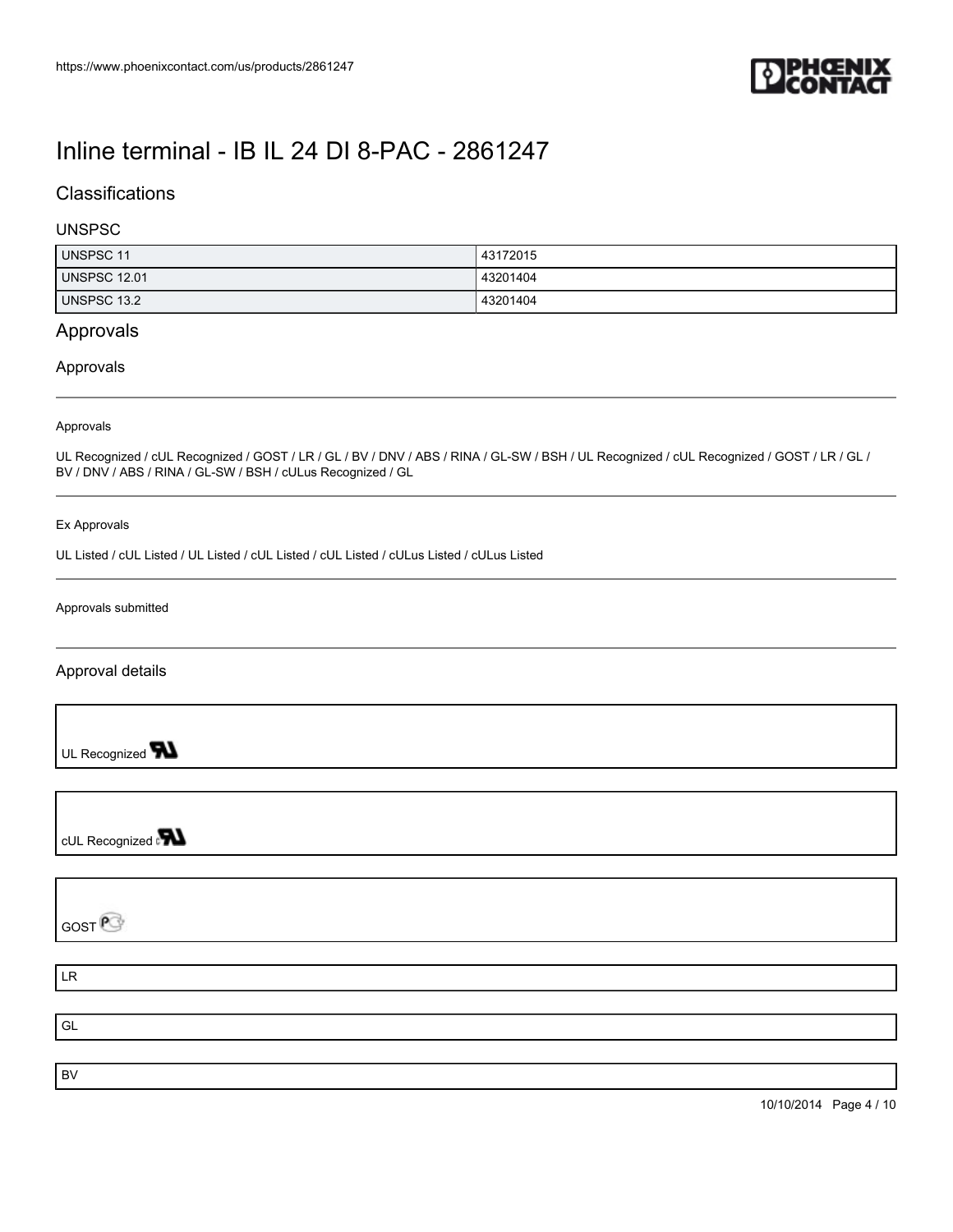

## Approvals

DNV ABS RINA GL-SW BSH UL Recognized **W** cUL Recognized **PN** GOST<sup>@</sup> LR GL BV DNV ABS RINA GL-SW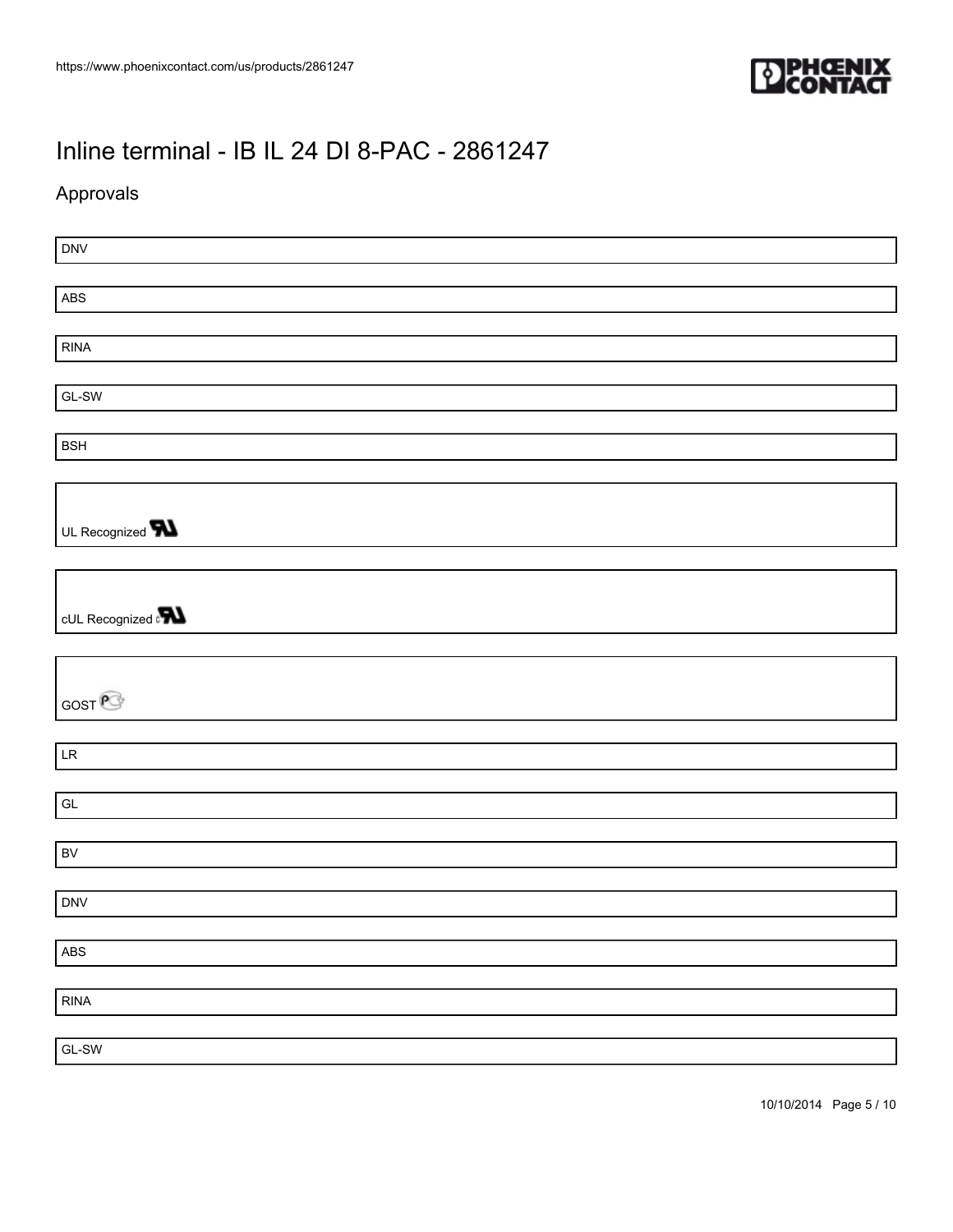

### Approvals

BSH

cULus Recognized on **Was** 

GL

### Accessories

Accessories

Connector set

[Connector set - IB IL DI/DO 8-PLSET/CP - 2860963](https://www.phoenixcontact.com/us/products/2860963)



Connector set, for IB IL DI/DO 8, copper, with color print.

Labeled terminal marker

[Zack marker strip - ZB 6,QR:FORTL.ZAHLEN - 1051029](https://www.phoenixcontact.com/us/products/1051029)



Zack marker strip, Strip, white, labeled, can be labeled with: Plotter, Printed vertically: Consecutive numbers 1 - 10, 11 - 20, etc. up to 491 - 500, Mounting type: Snap into tall marker groove, for terminal block width: 6.2 mm, Lettering field: 6.15 x 10.5 mm

Labeling panel

[Labeling field - IB IL FIELD 2 - 2727501](https://www.phoenixcontact.com/us/products/2727501)

Labeling field, width: 12.2 mm



10/10/2014 Page 6 / 10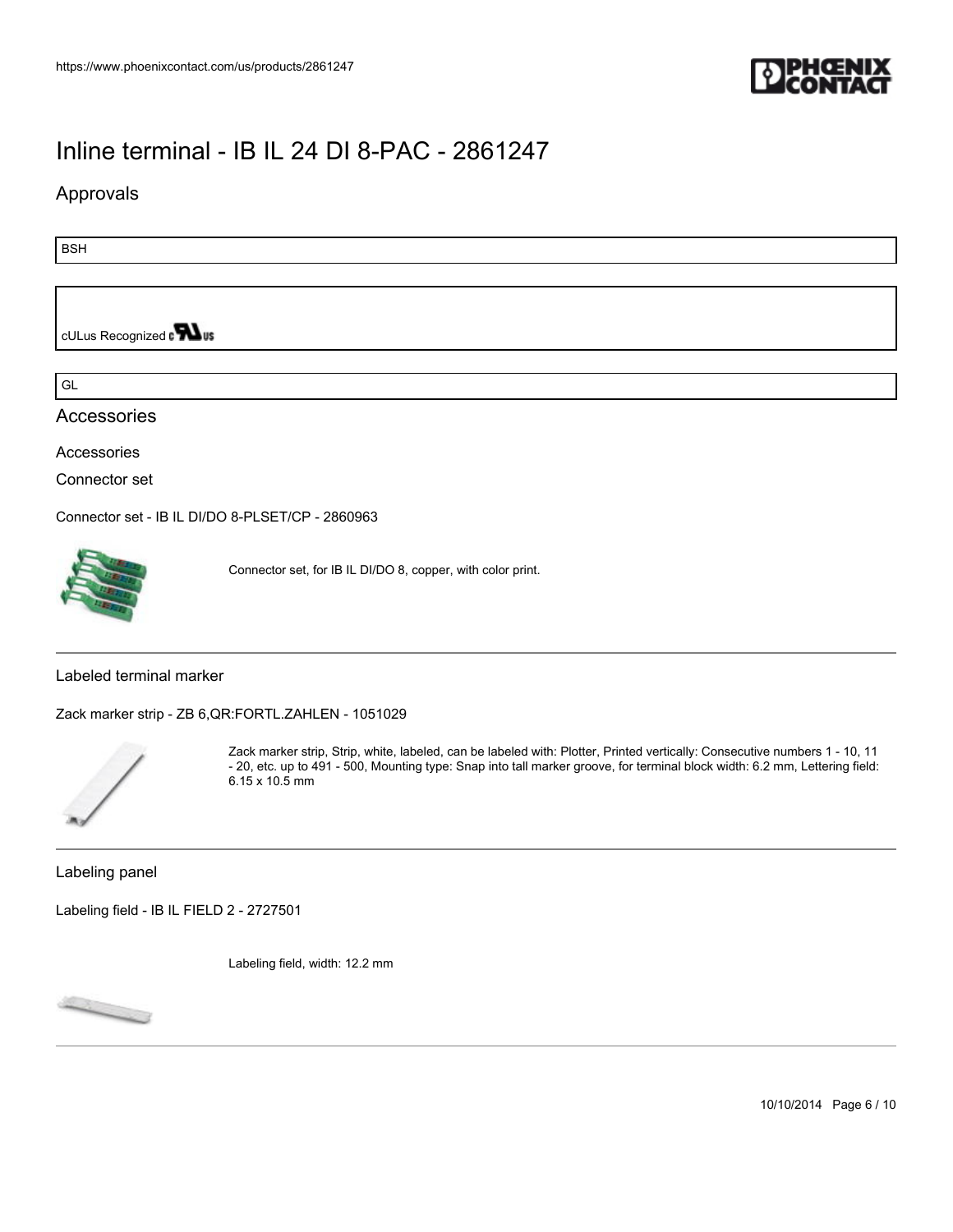

### Accessories

[Labeling field - IB IL FIELD 8 - 2727515](https://www.phoenixcontact.com/us/products/2727515)

Labeling field, width: 48.8 mm



Marker pen

[Marker pen - B-STIFT - 1051993](https://www.phoenixcontact.com/us/products/1051993)



Marker pen, for manual labeling of unprinted Zack strips, smear-proof and waterproof, line thickness 0.5 mm

[Marker pen - X-PEN 0,35 - 0811228](https://www.phoenixcontact.com/us/products/0811228)



Marker pen without ink cartridge, for manual labeling of markers, labeling extremely wipe-proof, line thickness 0.35 mm

Plug

[Inline connector - IB IL SCN-8-CP - 2727608](https://www.phoenixcontact.com/us/products/2727608)



Inline connector, colored

[Inline connector - IB IL SCN-8 - 2726337](https://www.phoenixcontact.com/us/products/2726337)



Connector, for digital 1, 2 or 8-channel Inline terminals

10/10/2014 Page 7 / 10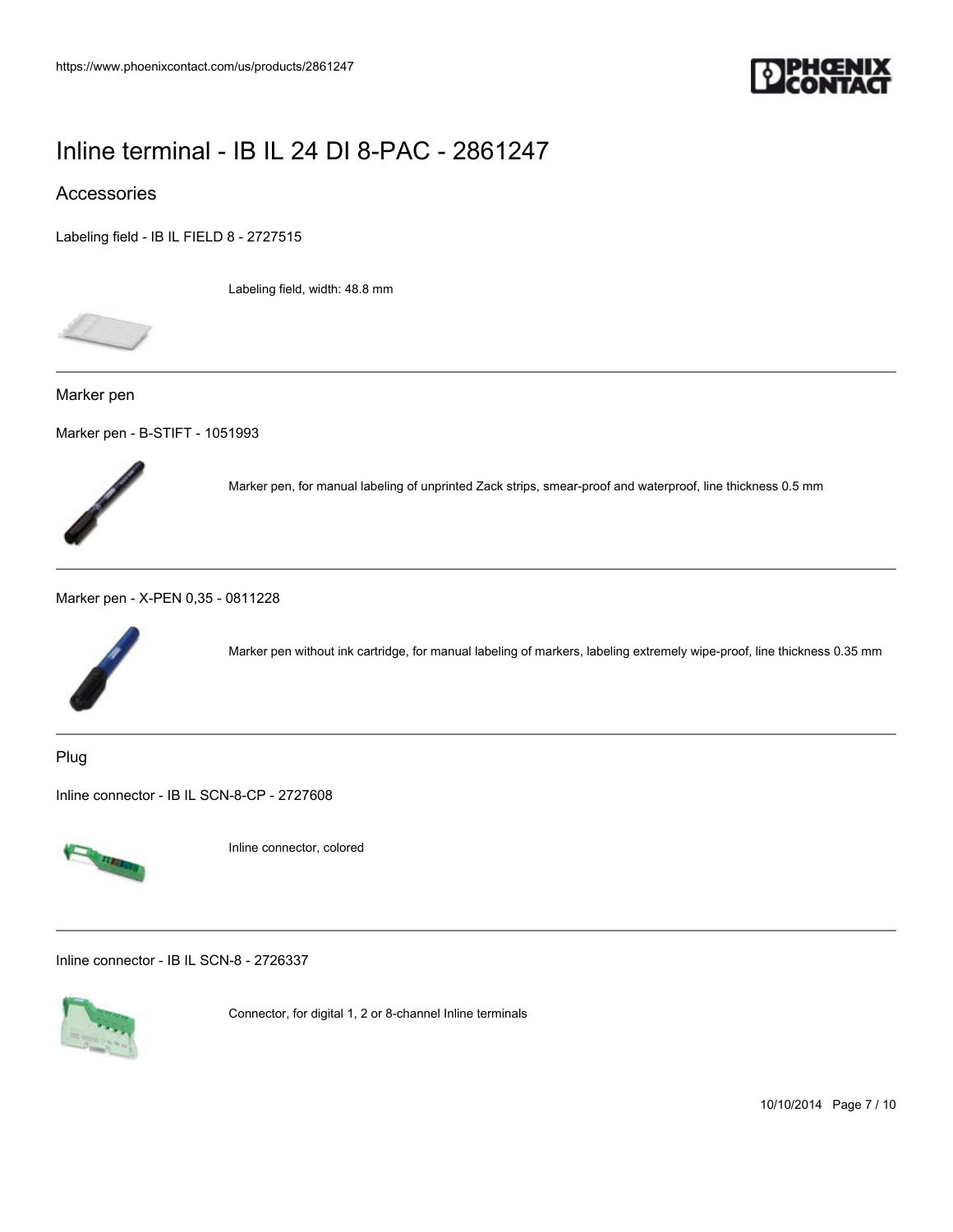

### **Accessories**

#### Terminal marking

[Insert strip - ESL 62X10 - 0809492](https://www.phoenixcontact.com/us/products/0809492)



Insert strip, Sheet, white, unlabeled, can be labeled with: Office printing systems, Plotter: Laser printer, Mounting type: Insert, Lettering field: 62 x 10 mm

[Insert strip - ESL 62X46 - 0809502](https://www.phoenixcontact.com/us/products/0809502)



Insert strip, Sheet, white, unlabeled, can be labeled with: Office printing systems, Plotter: Laser printer, Mounting type: Insert, Lettering field: 62 x 46 mm

[Zack marker strip - ZB 6/WH-100:UNBEDRUCKT - 5060935](https://www.phoenixcontact.com/us/products/5060935)



Zack marker strip, Strip, white, unlabeled, can be labeled with: Plotter, Mounting type: Snap into tall marker groove, for terminal block width: 6.2 mm, Lettering field: 6.15 x 10.5 mm

[Flat zack marker sheet - ZBFM 6/WH:UNBEDRUCKT - 0803618](https://www.phoenixcontact.com/us/products/0803618)



Flat zack marker sheet, Sheet, white, unlabeled, can be labeled with: Plotter, Mounting type: Snap into flat marker groove, for terminal block width: 6.2 mm, Lettering field: 5 x 5.5 mm

[User manual - IL SYS INST UM - 2698724](https://www.phoenixcontact.com/us/products/2698724)



User manual, German, for installing terminals from the Inline product range

10/10/2014 Page 8 / 10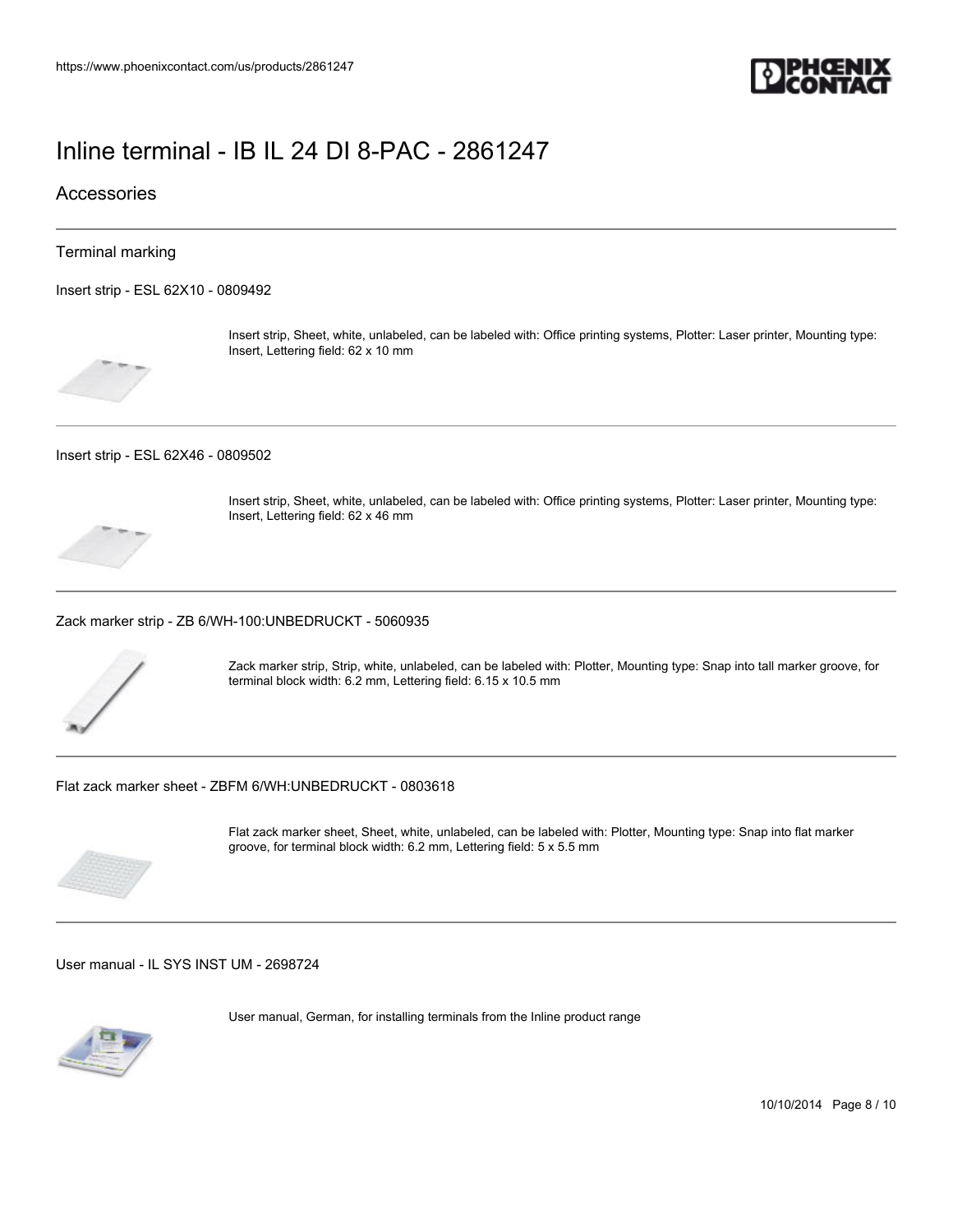

## Accessories

# Drawings

Connection diagram



Dimensioned drawing



10/10/2014 Page 9 / 10